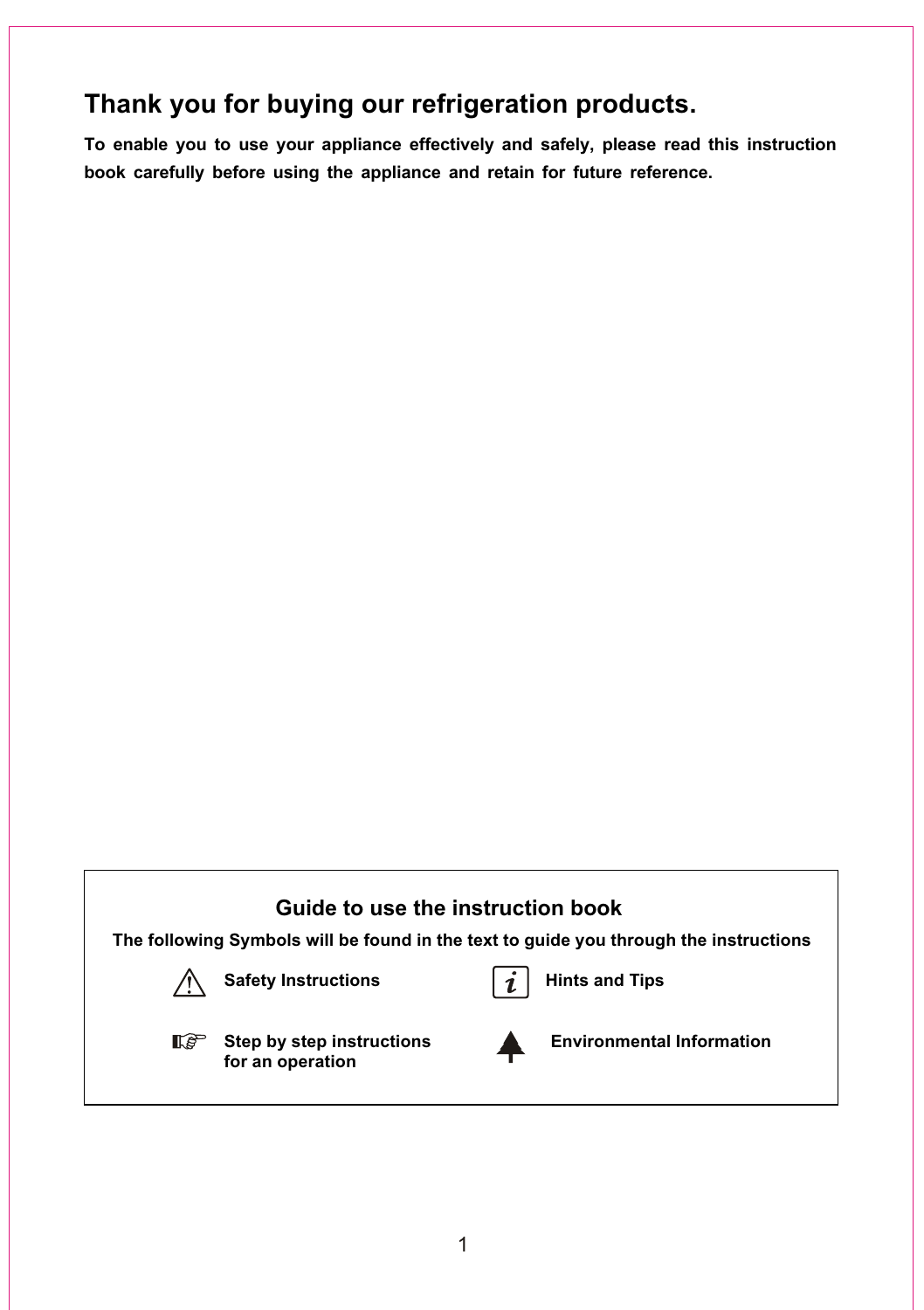## **IMPORTANT SAFETY INSTRUCTIONS**

These warnings are provided in the interests of your safety. Ensure that you understand them all before installing or using this appliance. Your safety is of paramount importance. If you are unsure about any of the meanings or these warnings contact the Customer

### Care Department.

## **Installation**

- This appliance is heavy. Care should be taken when moving it.
- It is dangerous to alter the specifications or attempt to modify this product in any way.
- Ensure that the appliance does not stand on the electrical supply cable. If the supply cord is damaged, it must be replaced by a special cord available from your local Service Force Centre.
- Any electrical work required to install this appliance should be carried out by a qualified electrician or competent person.
- Parts which heat up should not be exposed. Whenever possible, the back of the appliance should be close to a wall but leaving the required distance for ventilation as stated in the installation instructions.
- The appliance should be left for 2 hours after installation before it is turned on, in order to allow the refrigerant to settle.

## **Child Safety**

Do not allow children to tamper with the controls or play with the product.

## **During Use**

- This appliance is designed for domestic use only, specifically for the storage of edible foodstuffs only.
- Frozen food should not be refrozen once it has thawed out.
- Do not place carbonated or fizzy drinks in the freezer.
- Ice lollies can cause 'frost/freezer burns' if consumed straight from the freezer.
- Do not remove items from the freezer if your hands are damp/wet, as this could caus e skin abrasions or frost/freezer burns.

## **Maintenance and Cleaning**

- Switch off, and unplug the appliance before carrying out any cleaning or maintenance work.
- Do not use sharp instruments to scrape off frost or ice. (See defrosting instructions).

## **Servicing**

- This product should be serviced by an authorised engineer, and only genuine spare parts should be used.
- Under no circumstances should you attempt to repair the machine yourself. Repairs carried out by inexperienced persons may cause injury or serious malfunctioning. Contact your local Service Force Centre.

## **At the End of the Appliance Life**

- When disposing of your appliance, use an authorised disposal site.
- Remove the plug and ensure that any locks or catches are removed, to prevent young children being trapped inside.

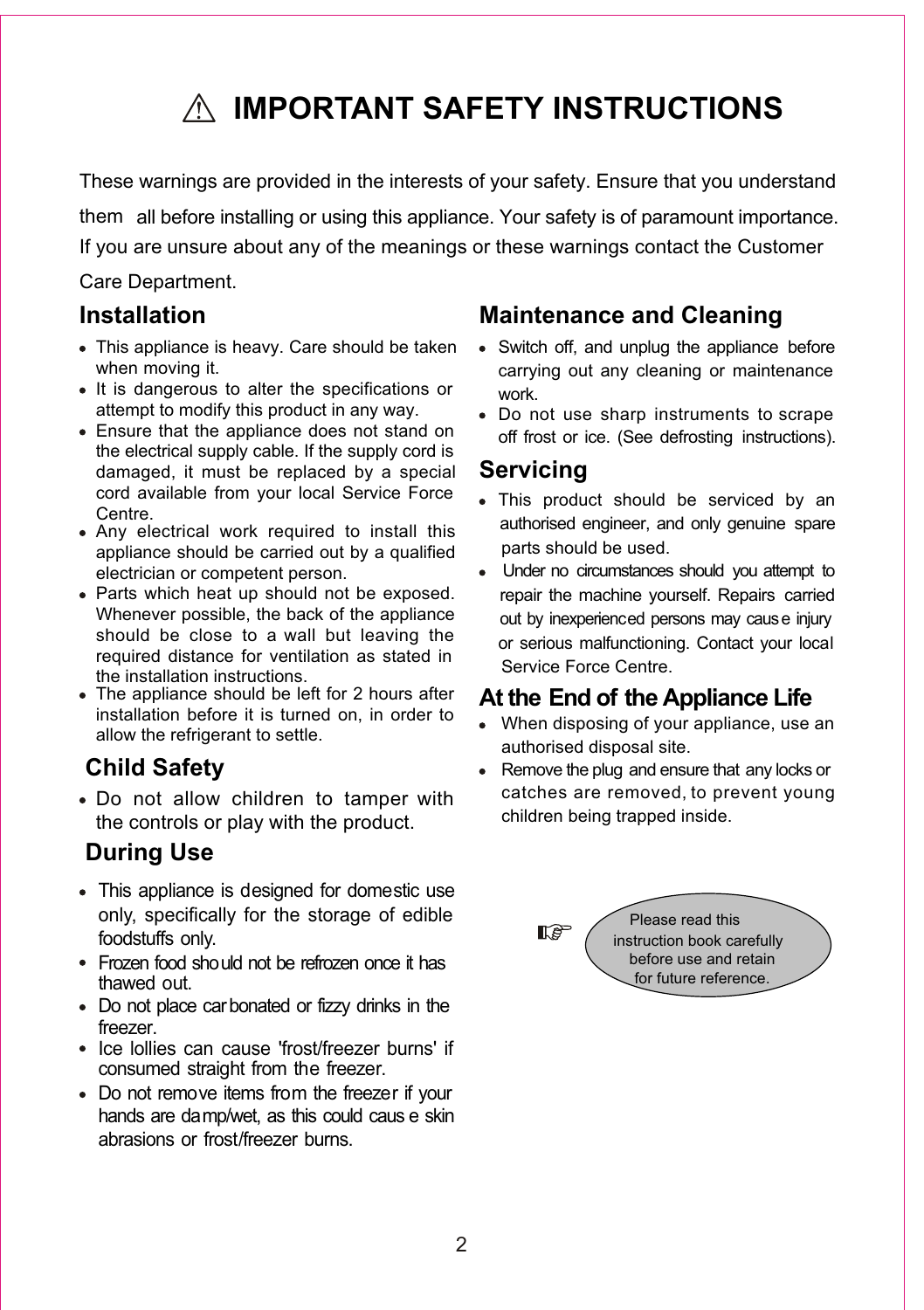## **TABLE OF CONTENTS**

| <b>Important Safety Instructions</b> |                |  |
|--------------------------------------|----------------|--|
| Description of the Appliance         | 4              |  |
| Using Your Appliance                 | 5              |  |
| <b>Before Use</b>                    | 5              |  |
| <b>Thermostat Controls</b>           | 5              |  |
| To Start The Appliance               | 5              |  |
| The Freezer Compartment              | 6              |  |
| <b>Freezing Fresh Food</b>           | 6              |  |
| Frozen Food Storage                  | 6              |  |
| Hints and Tips                       | 7              |  |
| Normal Operating Sounds              | $\overline{7}$ |  |
| Food Storage                         | $\overline{7}$ |  |
| <b>Energy Saving Advice</b>          | $\overline{7}$ |  |
| In the Event of a Power Failure      | $\overline{7}$ |  |
| Maintenance and Cleaning             | 8              |  |
| Internal Cleaning                    | 8              |  |
| <b>External Cleaning</b>             | 8              |  |
| To Defrost the Freezer               | 8              |  |
| When the Appliance is Not in Use     | 8              |  |
|                                      |                |  |

## For the User For the Installer

| Door Reversal                    | 10 |
|----------------------------------|----|
| <b>Installation Requirements</b> | 11 |
| <b>Ventilation Requirements</b>  | 11 |
| Levelling                        | 11 |

Goes Wrong What Happens if Something 9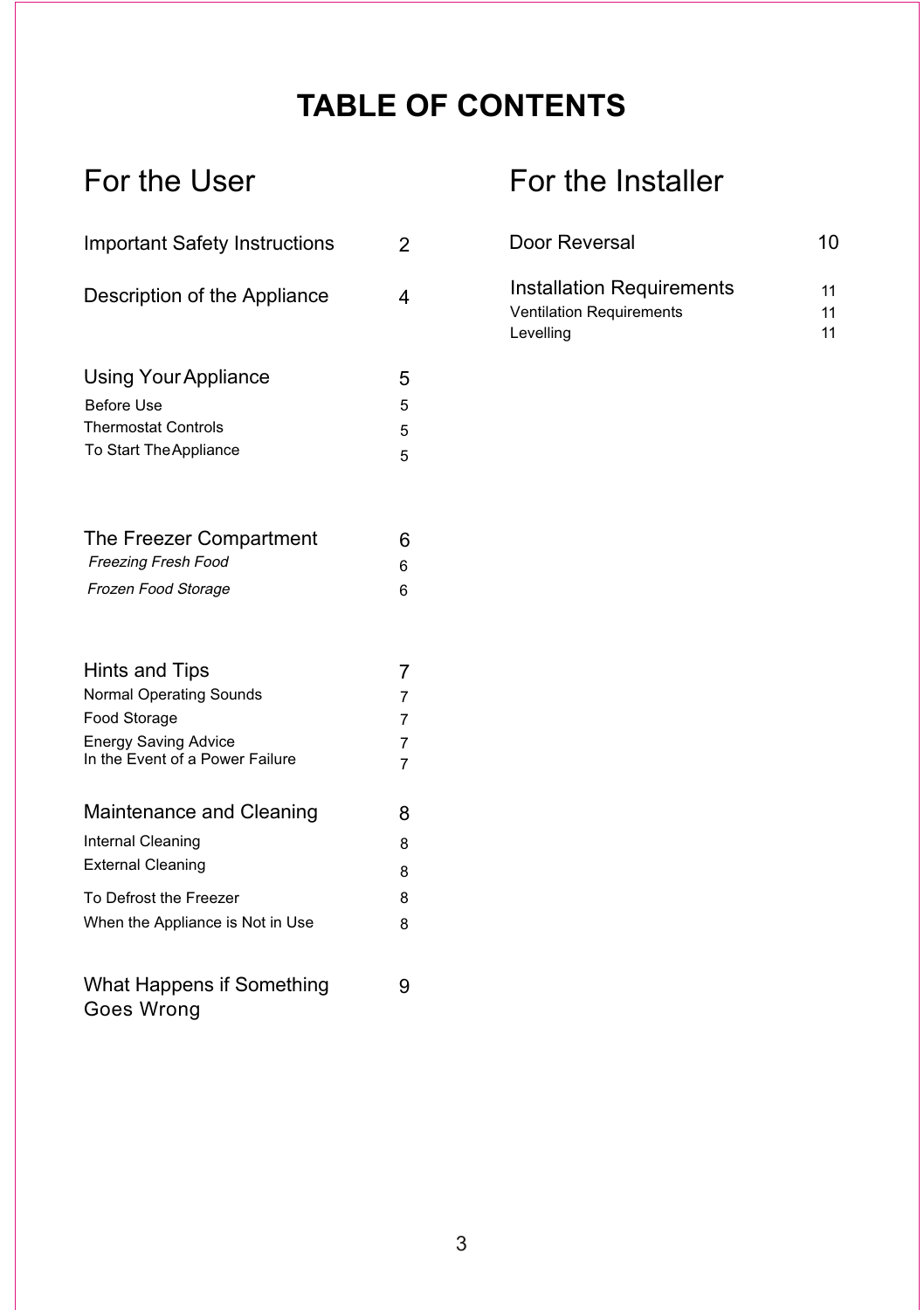## **Description of the Appliance**



- Cabinet
- Evaporator
- Thermostat Knob(at the back of cabinet)
- Adjustable Foot
- Hinge Cover
- Door
- 7 Gasket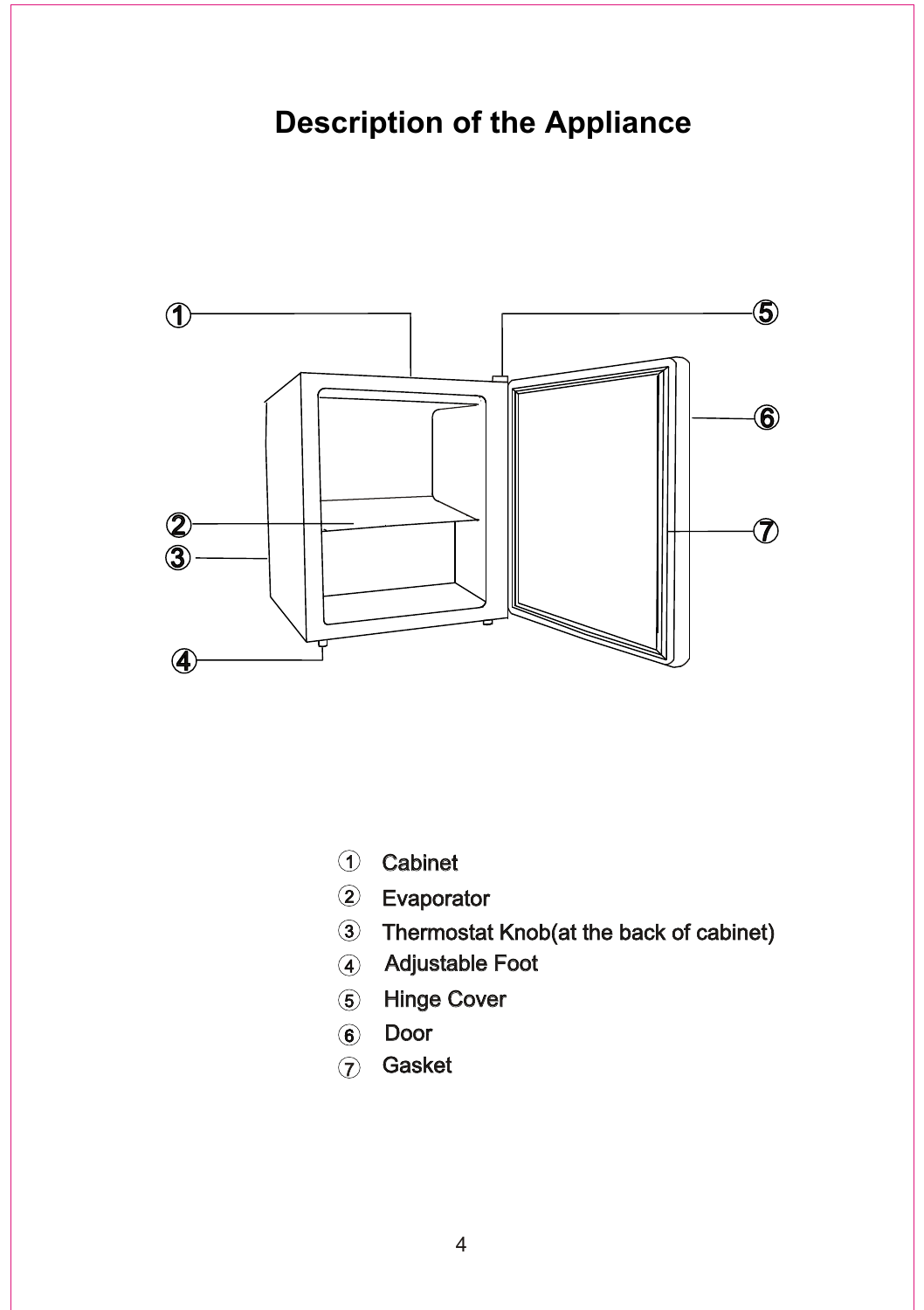## **USING THE APPLIANCE**



This appliance is designed for domestic use only, specifically for the storage of edible foodstuffs.

This appliance is designed to operate in ambient temperatures (surrounding air temperature) between  $16^{\circ}$  (50 F) and  $32^{\circ}$ C

If these temperatures are exceeded i.e., colder or warmer, the appliance will not operate correctly. Should the ambient temperatures be exceeded for long periods,

the temperature in the freezer section will rise above -18 C and food spoilage may occur.

### **Before Use**

Remove all securing tapes.

Wash the inside of the appliance with lukewarm water with a little bicarbonate of soda added (5ml to 0.5 litre of water). Do not use soap or

detergent as the smell may linger. Dry the appliance thoroughly.

### **Thermostat Control**

The thermostat control situated in the control panel regulates the temperature of the freezer compartment.

Position "Min" - Cold Position "Normal" - Colder.normally,setting at this position.

Position "Max" - Coldest

Position "Super" -To fast freeze much hot food,

The temperature will be affected by:

- Room temperature
- How often the door is opened
- How much food is stored
- Position of the appliance

In determining the correct temperature control setting, all these factors have to be considered and some experimentation may be necessary



Do not allow children to tamper with the controls or play with the product.



Do not use detergents, abrasive powders, highly perfumed cleaning products, wax polishes or products containing alcohol.

#### **To Start the Appliance**

- 1. Allow the appliance to stand for 2 hours after installation.
- 2. Plug in the appliance and switch on at the mains supply.
- 3. Turn the thermostat control to the required setting. A midway setting is usually suitable for normal operation (see thermostat control).
- 4. Leave the appliance for approximately 4 hours for the correct temperature to be reached before placing food inside.

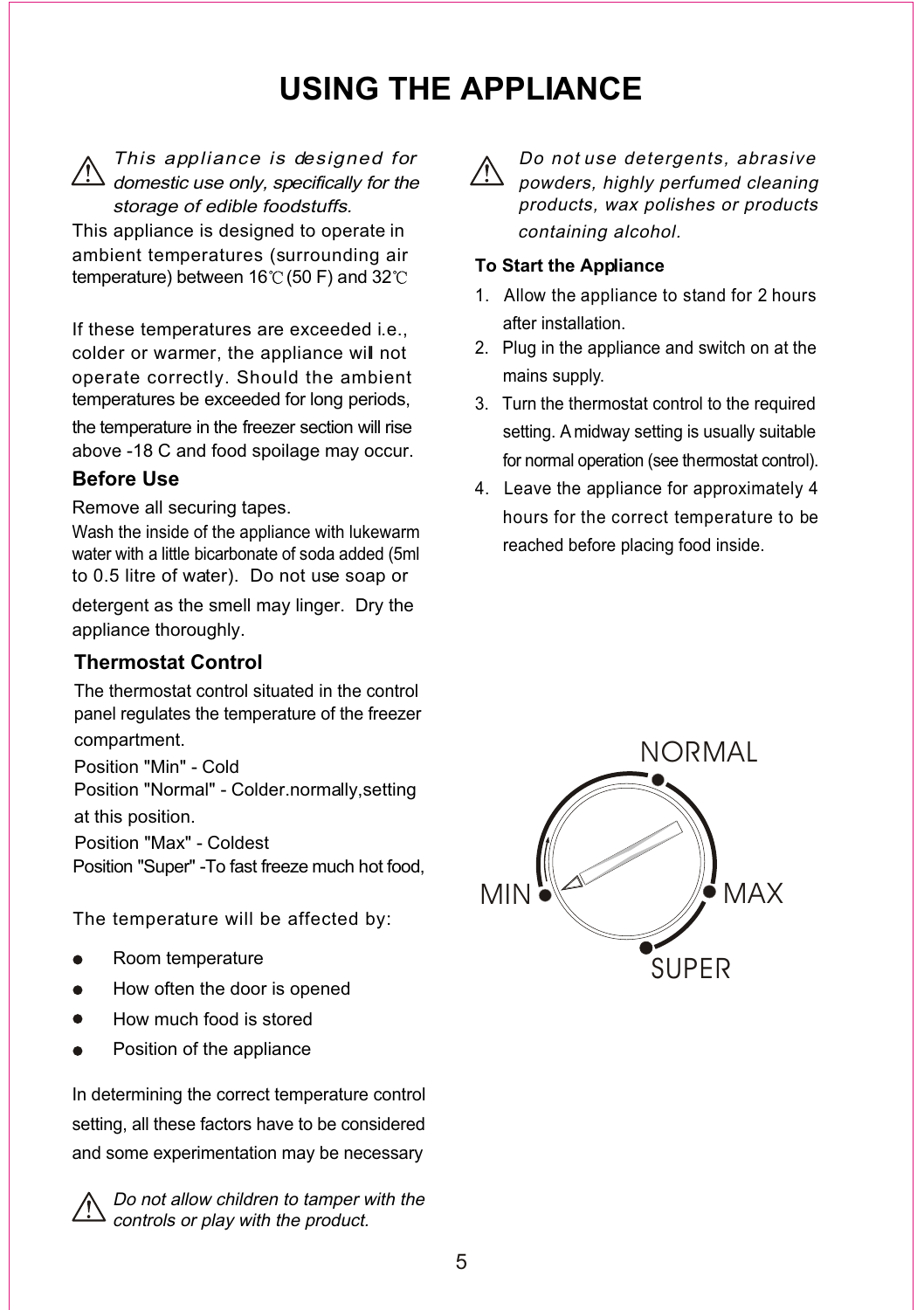## **The Freezer Compartment**

The search symbol means that your freezer will store frozen food at -18 C (-0.4 $\degree$ C F) or colder allowing for long term frozen food storage and freezing of fresh food.The freezer temperature is controlled automatically by the thermostat situated in the control panel.

Due to the different installations, methods of usage and weather conditions, adjustments to the temperature settings may be required.



These are best assessed against a temperature reading on a thermometer buried in the frozen food. The reading must be taken quickly as the thermometer temperature will rise rapidly after removal.

#### **Freezing Fresh Food**

The maximum quantity of food you can freeze in 24 hours is 2kg.Place the fresh food on the freezer compartment. Food may need rearranging to achieve this.

During the freezing process the temperature of fresh food should be reduced quickly so that ice crystals are kept as small as possible to prevent damaging the structure of food. If freezing takes place slowly large ice crystals form and these will affect the quality of food once it has defrosted.

Packets to be frozen should be placed in the basket in contact with the baskets surface as far as possible and spaced apart to allow cold air to circulate between them. They should not touch existing packets.



Frozen food should not be refrozen once it has thawed out.

Do not remove items from the freezer if your hands are damp/wet, as this could cause skin abrasions or 'frost/freezer burns'.

#### **Frozen Food Storage**

The appliance has the following net storage volume: 40 litres

This is a standard measurement and the actual capacity depends upon the density and sizes of the food. The above figures are based on an average density of 0.32kg per Litre

Pre packed commercially frozen food should be stored in accordance with the manufacturer's instructions for a 4 star frozen food compartment and should be put in the freezer as soon as possible after purchase. Your freezer provides for long term storage which generally means up to 3 months but the length of the time can vary and it is important to follow the recommended times shown on packets of commercially frozen food.



Do not place sealed containers or carbonated liquids such as fizzy drinks into the freezer as it creates pressure on the container which may cause it to explode resulting to damage to the freezer.

Ice cubes and ice lollies should not be consumed immediately after removal from the freezer as it may result in low temperature skin abrasions.

Manufacturers storage times should be adhered to.

## $\mathbf{\mathbf{1}}$

### **Hints and Tips**

- Any opened packets of frozen food, should be rewrapped in airtight materials to prevent surface evaporation which causes drying or 'freezer burn'.
- **•** Frozen food which is allowed to thaw accidentally should either be used immediately or thrown away. Alternatively if the food is uncooked and has not been completely defrosted it can be cooked and then refrozen.
- Aim to check dates on packets and rotate than recommended is not harmful, flavours and textures begin to change. food regularly. Although storage longer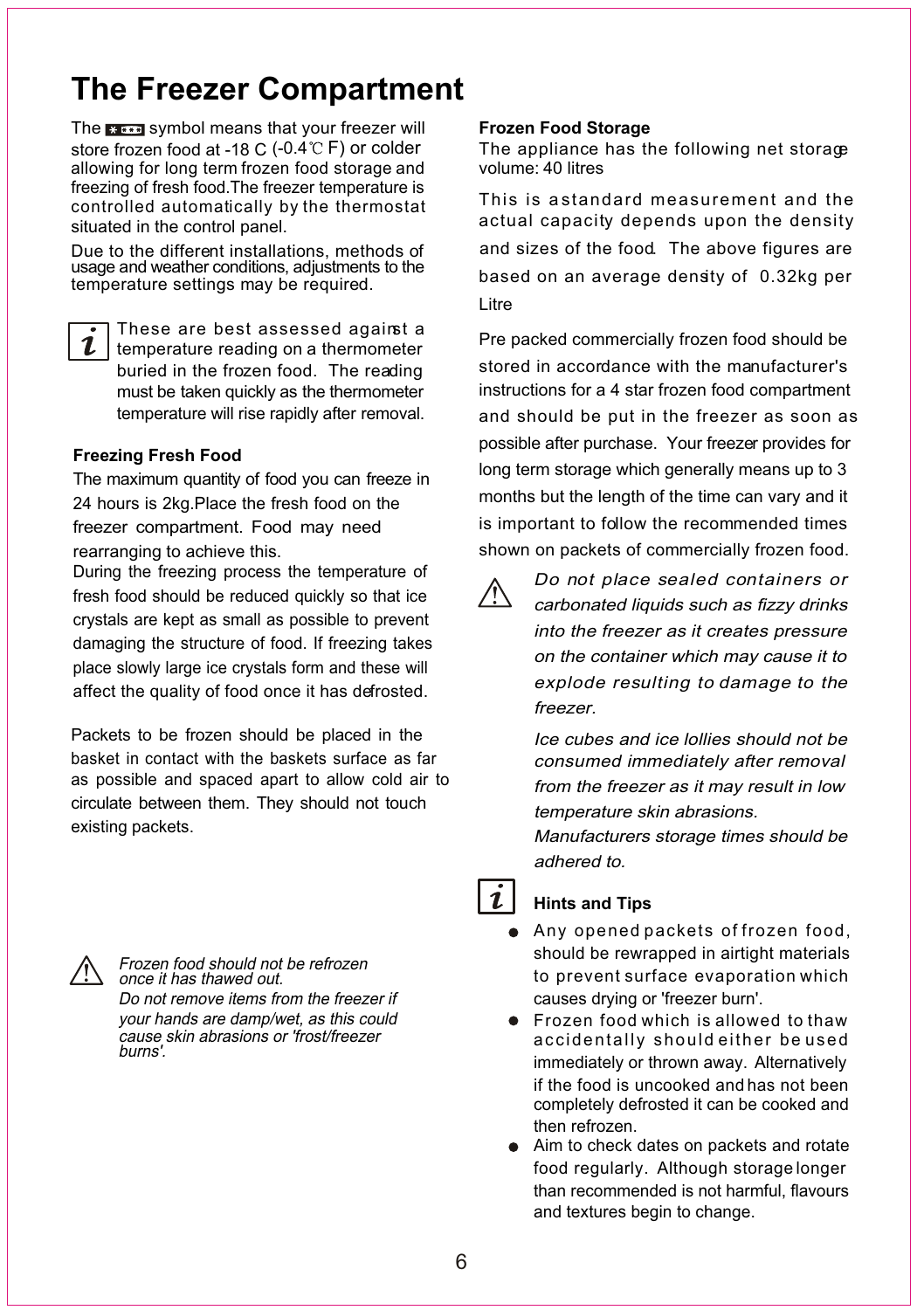# $\boxed{i}$   $\triangleq$  HINTS AND TIPS

#### **Normal Operating Sounds**

- You may hear faint gurgling or bubbling sounds when the refrigerant is pumped through the coils or tubing at the rear, to the cooling plate/evaporator.
- When the compressor is on, the refrigerant is being pumped round, and you will hear a whirring sound or pulsating noise from the compressor.
- A thermostat controls the compressor, and thermostat cuts in and out. you will hear a faint 'click' when the

### **Food Storage**

- To obtain the best results from your appliance, evaporate, should be placed in the compartment. neither hot foods nor liquids which may
- Avoid buying frozen food if you cannot store it container is advisable. When you arrive home place the frozen food in the freezer immediately. straight away. The use of an insulated
- Keep the time between buying chilled food and placing it in your fridge as short as possible.
- $\bullet$  Do not push food together too much, try to allow air to circulate around each item.
- Do not store food uncovered.
- **Ensure that food placed in the freezer is** dated and labelled and used in date order to ensure that food is consumed at its best.
- Remove suspect food from your refrigerator and clean, refer to cleaning and maintenance.

### **Energy Saving Advice**

- Do not install the appliance close to sources of heat, such as a cooker, dishwasher or radiator.
- Locate the appliance in a cool well ventilated room and make sure that the air openings of the cabinet are not obstructed.
- Avoid unnecessary frosting in the cabinet by packing all foodstuffs into airtight packages before placing them in the freezer.
- Always leave warm food to cool down to room . temperature before placing in the freezer.
- Food which is to be frozen (when cool) should be placed in the fridge before being transferred to the freezer.
- Thaw frozen food in the fridge. This will ensure safer defrosting of foods and reduce the work of the refrigeration unit.
- Try to avoid keeping the door open for long warm air will enter the cabinet, and cause the compressor to switch on unnecessarily often. periods, or opening the door too frequently as
- Ensure there are no obstructions preventing the door from closing properly.
- It is advisable to periodically clean the refrigeration system at the back of the appliance with a duster or vacuum cleaner.

#### **In the Event of a Power Failure**

If there is a power failure during the storage of frozen foods, keep the door closed. If the temperature within your freezer should rise do not refreeze the food without checking it's condition. The following guidelines should assist you:

Ice Cream: Once thawed should be discarded.

Fruit and Vegetables: If soft should be cooked and used up.

Bread and Cakes: Can be refrozen without danger.

Shellfish: Should be refrigerated and used up quickly.

Cooked Dishes: i.e. casseroles, should be refrigerated and used up.

Large Pieces of Meat: Can be re-frozen providing there are ice crystals remaining within them.

Small Joints: Should be cooked and then re-frozen as cooked dishes.

Chicken: Should be cooked and re-frozen as a fresh dish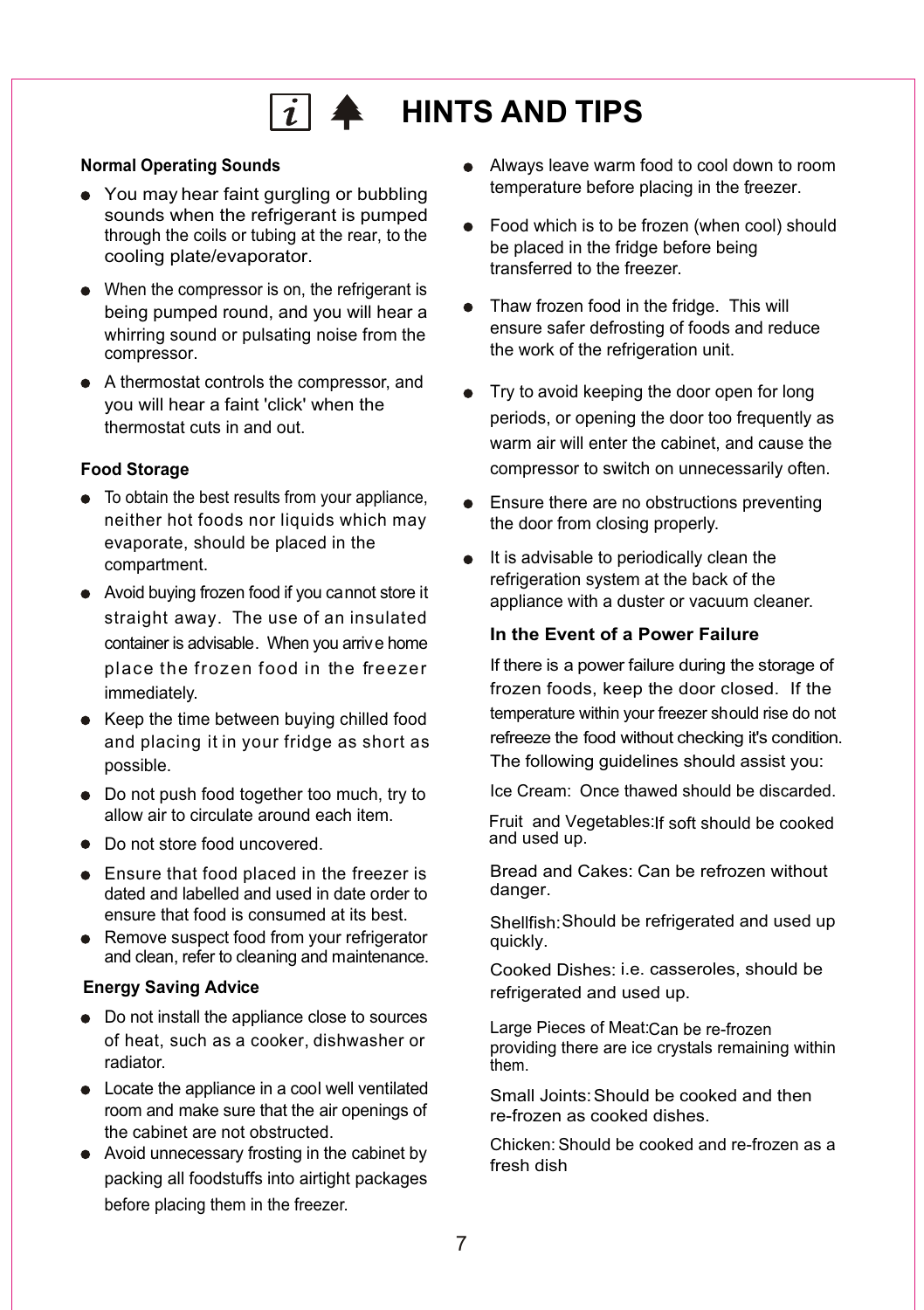## **MAINTENANCE AND CLEANING**

Before any maintenance or cleaning work is carried out DISCONNECT the appliance from the ELECTRICITY supply.

## **Internal Cleaning**

Clean the inside and accessories with warm water and bicarbonate of soda (5ml to 0.5 litre of water). Rinse and dry thoroughly.

Do not use detergents, abrasive powders,  $\Delta$  highly perfumed cleaning products, wax polishes or cleaning products containing bleach or alcohol.

### **External Cleaning**

Wash the outer cabinet with warm soapy water.

## A Do NOT use abrasive products.

There are sharp edges on the underside of the product so care should be taken when cleaning.

Once or twice a year dust the compressor at the back of the appliance, with a brush or vacuum cleaner, as an accumulation of dust will affect the performance of the appliance and cause excessive electricity consumption

### **The Defrost the Freezer**

- 1. Wrap any food in layers of newspaper or blankets.
- 2. Switch the appliance off at the wall socket and remove the plug.
- 3. Open the freezer door.
- 4. Place a suitable container to collect the defrost water.
- 5. After defrosting, clean and dry the interior.
- 6. Switch the appliance on and replace any frozen food.



- Defrosting can be speeded up by putting bowls of hot (not boiling) water in the freezer and loosening the frost with a suitable plastic scraper.
- If the temperature of frozen food is allowed to rise during defrosting, its storage life may be shortened.

#### **When the Appliance is Not in Use**

When the appliance is not in use for long periods, disconnect from the electricity supply, empty all of

the food and clean the appliance, leaving the door ajar to prevent unpleasant smells.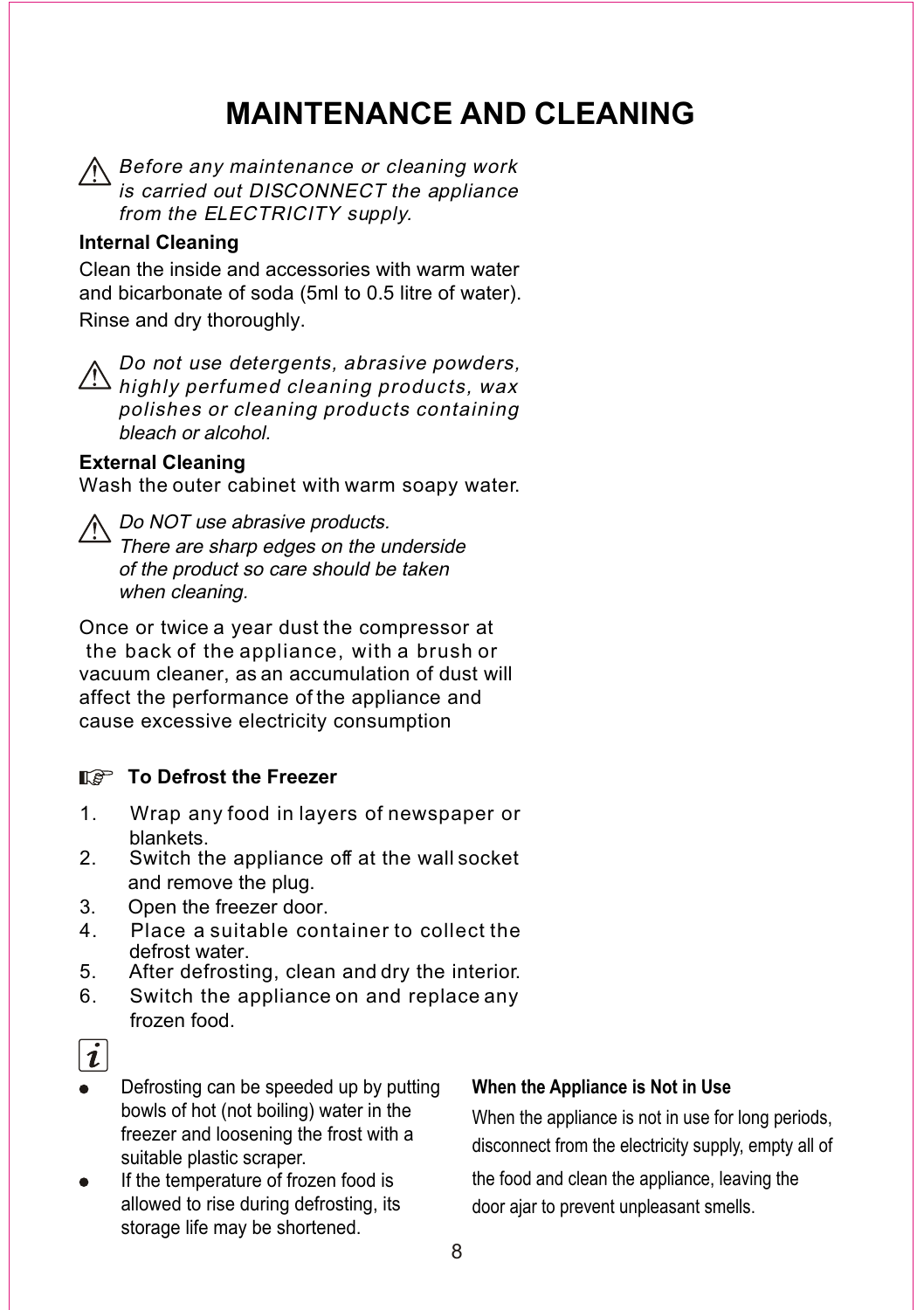## **WHAT HAPPENS IF SOMETHING GOES WRONG**

**BEFORE contacting your local service force centre, check the following points:**

| <b>Symptom</b>                                     | <b>Solution</b>                                                                                                                |
|----------------------------------------------------|--------------------------------------------------------------------------------------------------------------------------------|
| No power to the appliance                          | Check there is power at the socket.                                                                                            |
|                                                    | Check there is not a power cut by<br>checking the household lights.                                                            |
|                                                    | Check the fuse has not blown.                                                                                                  |
| The temperature in the freezer section is too high | Check the ambient temperature is within<br>appliances operating limits of 16°Cto 32°C.<br>Relocate the appliance if necessary. |
|                                                    | Check the thermostat is turned to the correct<br>Setting relative to ambient conditions.                                       |
| The freezer door will not open                     | - Has door just been opened?<br>If so leave for a few minutes to allow the air<br>pressure to equalise.                        |
| The compressor runs continuously                   | Adjust the thermostat to give correct temperature                                                                              |
|                                                    | control. See page 5.                                                                                                           |
|                                                    | Check that the door is closed.                                                                                                 |
|                                                    | Large quantities of food have recently been<br>placed in the cabinet / and or door is frequently<br>opened.                    |
|                                                    | Check that air ventilation is not obstructed.                                                                                  |
| Excessive frost and ice has built up               | Ensure the door is not left open.                                                                                              |
|                                                    | Check that nothing is preventing the door from<br>closing.                                                                     |
|                                                    | Is the door gasket intact and clean.                                                                                           |
|                                                    | Has advised periodic defrosting been carried out.                                                                              |
| Noise                                              | Refer to normal operating sounds.                                                                                              |

If after the above checks there is still a fault call your local Service Force Centre.

In-guarantee customers should ensure that the above checks have been made as the engineer will make a charge if the fault is not a mechanical or electrical breakdown. Please note that proof of purchase is required for in-guarantee service calls.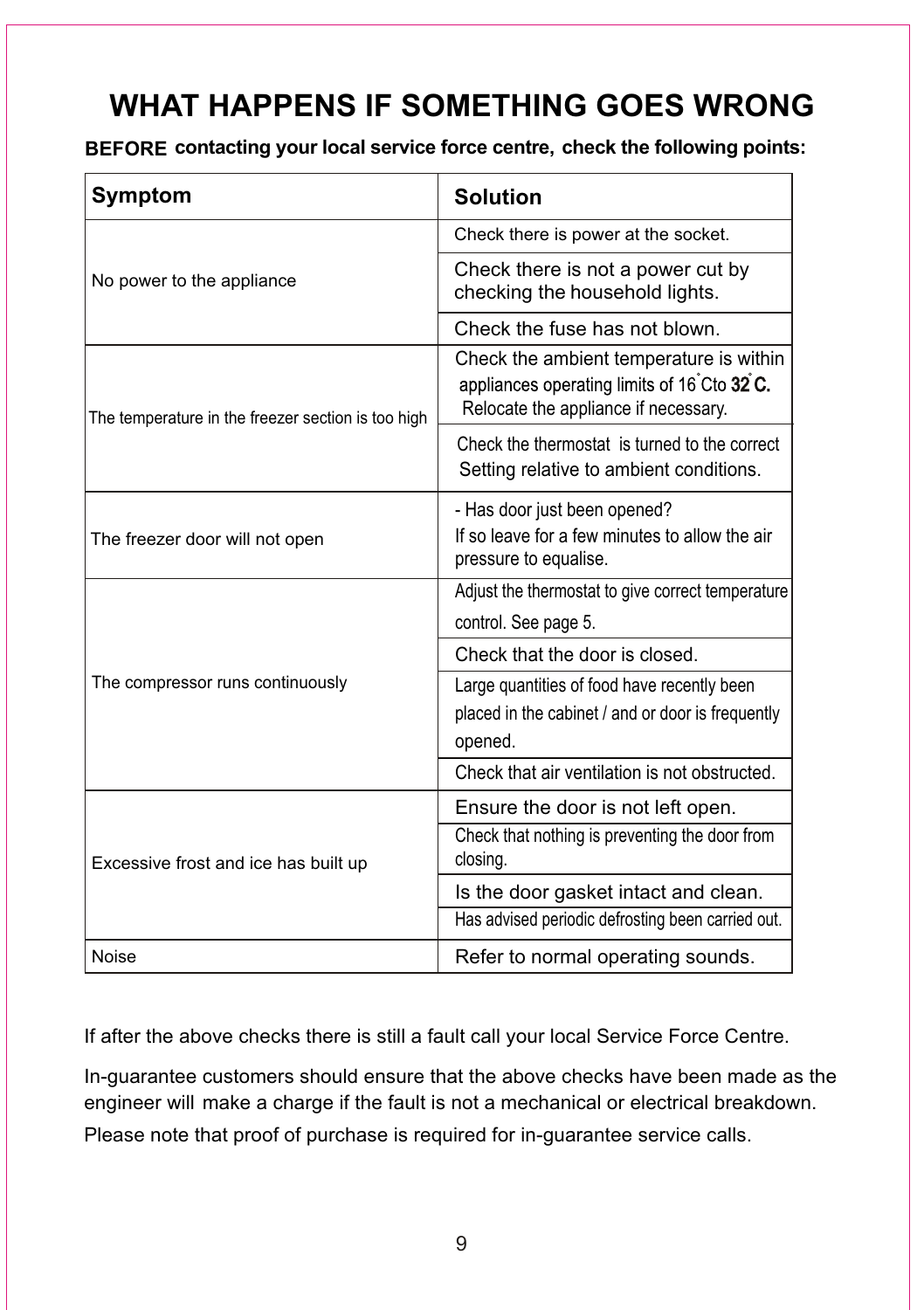## **Door Reversal**

This freezer has been built with the door hinges on the right. If you wish to change the opening direction, follow the instructions below:

- 1. Remove the upper hinge cover(6) first
- 2. Remove the two screws (1) that hold the upper hinge (5) (right side) to the frame. Take away the upper hinge (5).
- 3.Lift the door and place it on a padded surface to prevent scratching it.
- 4. Remove the two screws(8) that hold the lower hinge(2) and Make sure to Remove the lower hinge(2).
- 5. Remove the left front leg (4) and transfer it to the right side.
- 6. Remove the hole cover plate(7) to the right side.
- 7. Before placing this lower hinge(2), remove the bolt-pin (9) and reverse the direction of the lower hinge(2). Then install the lower hinge (2) onto the left side of the lower frame with two screws (8).
- 8. Insert the bolt-pin(9) to the lower hinge (2).
- 9. Set the door to its place making sure the door seat at the lower hinge(2)
- . 10. While holding the door in the closed position secure the upper hinge (5) in the top frame of left side with two screws (1). Please remember that do not tighten the two screws(1) until the top of the door is levelled with the counter top.
- 11. Install the upper hinge cover(6) on the upper hinge..





**FIGURE 1** 

**FIGURE 2** 

FIGURE 1 - REPRESENTS POSITION OF COMPONENTS PRIOR TO **DOOR REVERSAL.** 

FIGURE 2 - REPRESENTS POSITION OF COMPONENTS AFTER **DOOR REVERSAL.**